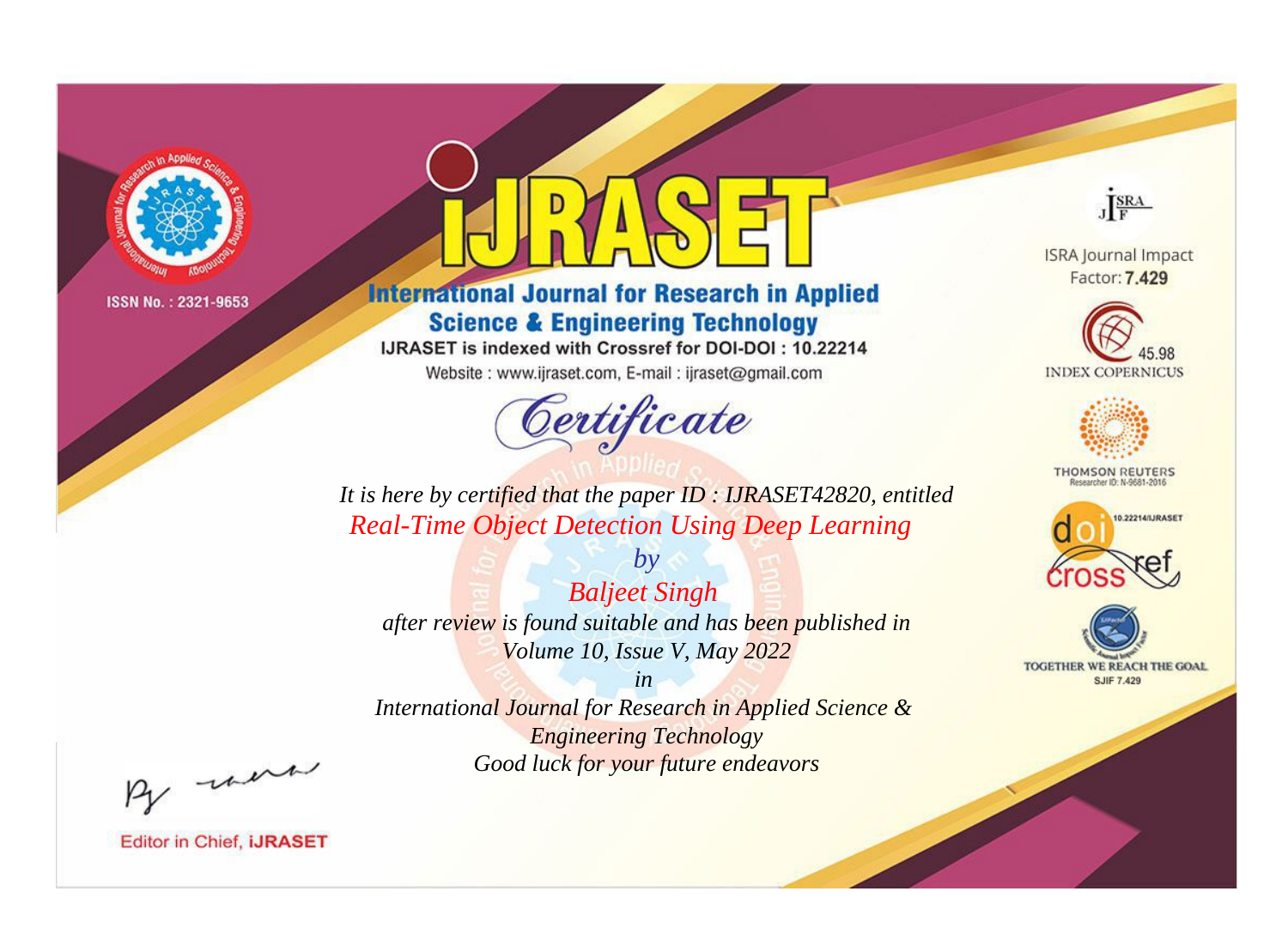

# **International Journal for Research in Applied Science & Engineering Technology**

IJRASET is indexed with Crossref for DOI-DOI: 10.22214

Website: www.ijraset.com, E-mail: ijraset@gmail.com



JERA

**ISRA Journal Impact** Factor: 7.429





**THOMSON REUTERS** 



TOGETHER WE REACH THE GOAL **SJIF 7.429** 

*It is here by certified that the paper ID : IJRASET42820, entitled Real-Time Object Detection Using Deep Learning*

*Nitin Kumar after review is found suitable and has been published in Volume 10, Issue V, May 2022*

*by*

*in* 

*International Journal for Research in Applied Science & Engineering Technology Good luck for your future endeavors*

By morn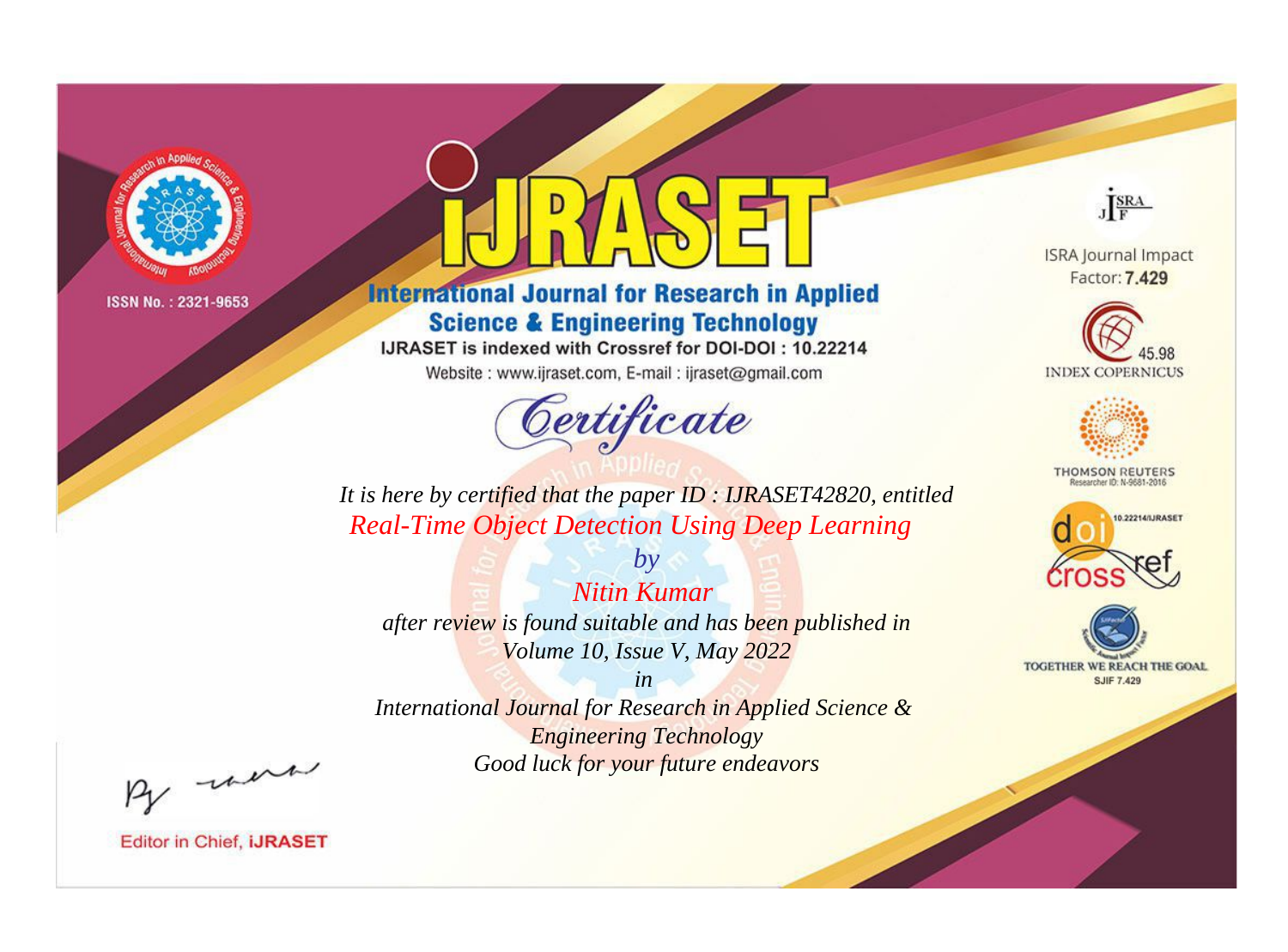

# **International Journal for Research in Applied Science & Engineering Technology**

IJRASET is indexed with Crossref for DOI-DOI: 10.22214

Website: www.ijraset.com, E-mail: ijraset@gmail.com



JERA

**ISRA Journal Impact** Factor: 7.429





**THOMSON REUTERS** 



TOGETHER WE REACH THE GOAL **SJIF 7.429** 

*It is here by certified that the paper ID : IJRASET42820, entitled Real-Time Object Detection Using Deep Learning*

*by Irshad Ahmed after review is found suitable and has been published in Volume 10, Issue V, May 2022*

*in* 

*International Journal for Research in Applied Science & Engineering Technology Good luck for your future endeavors*

By morn